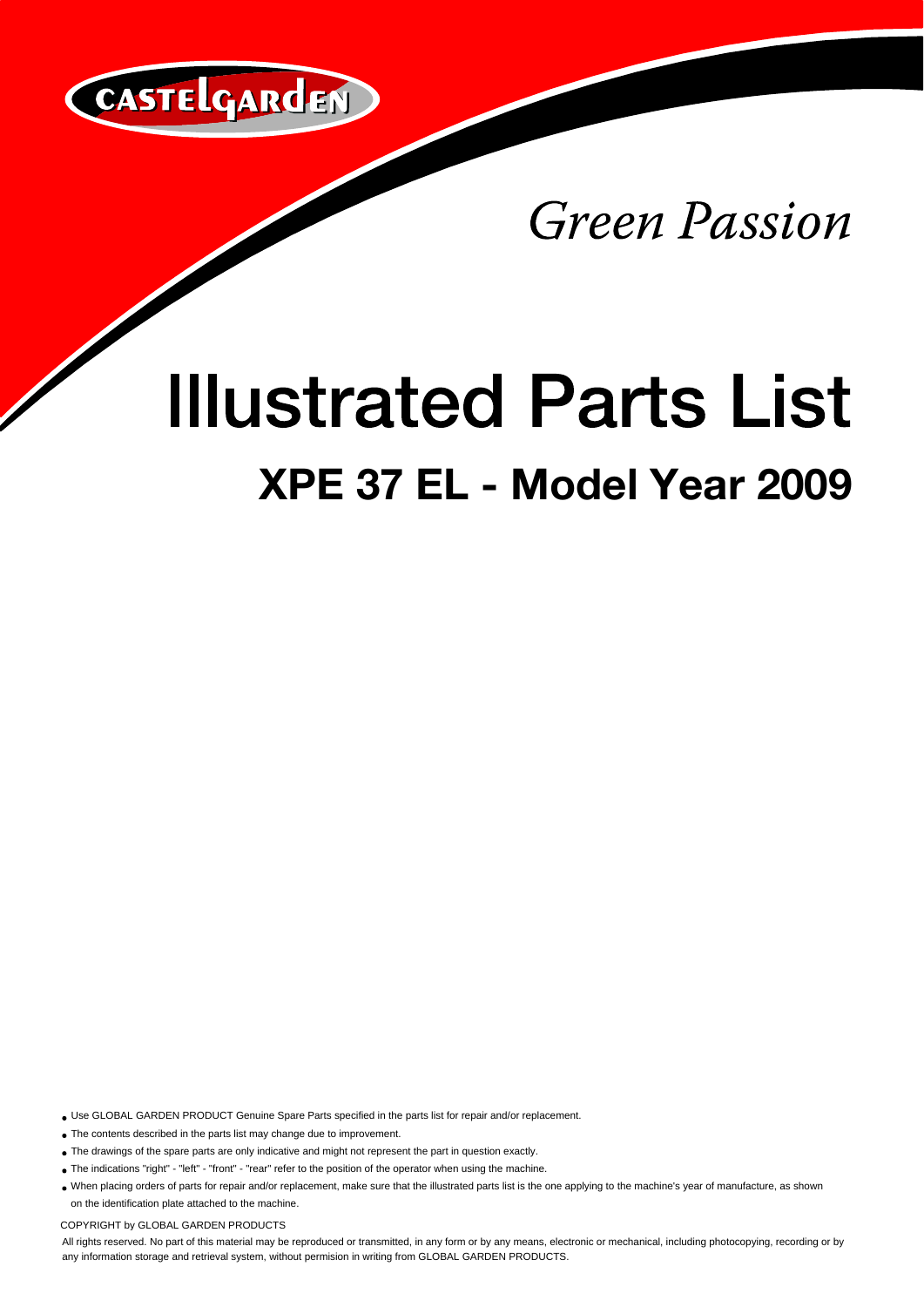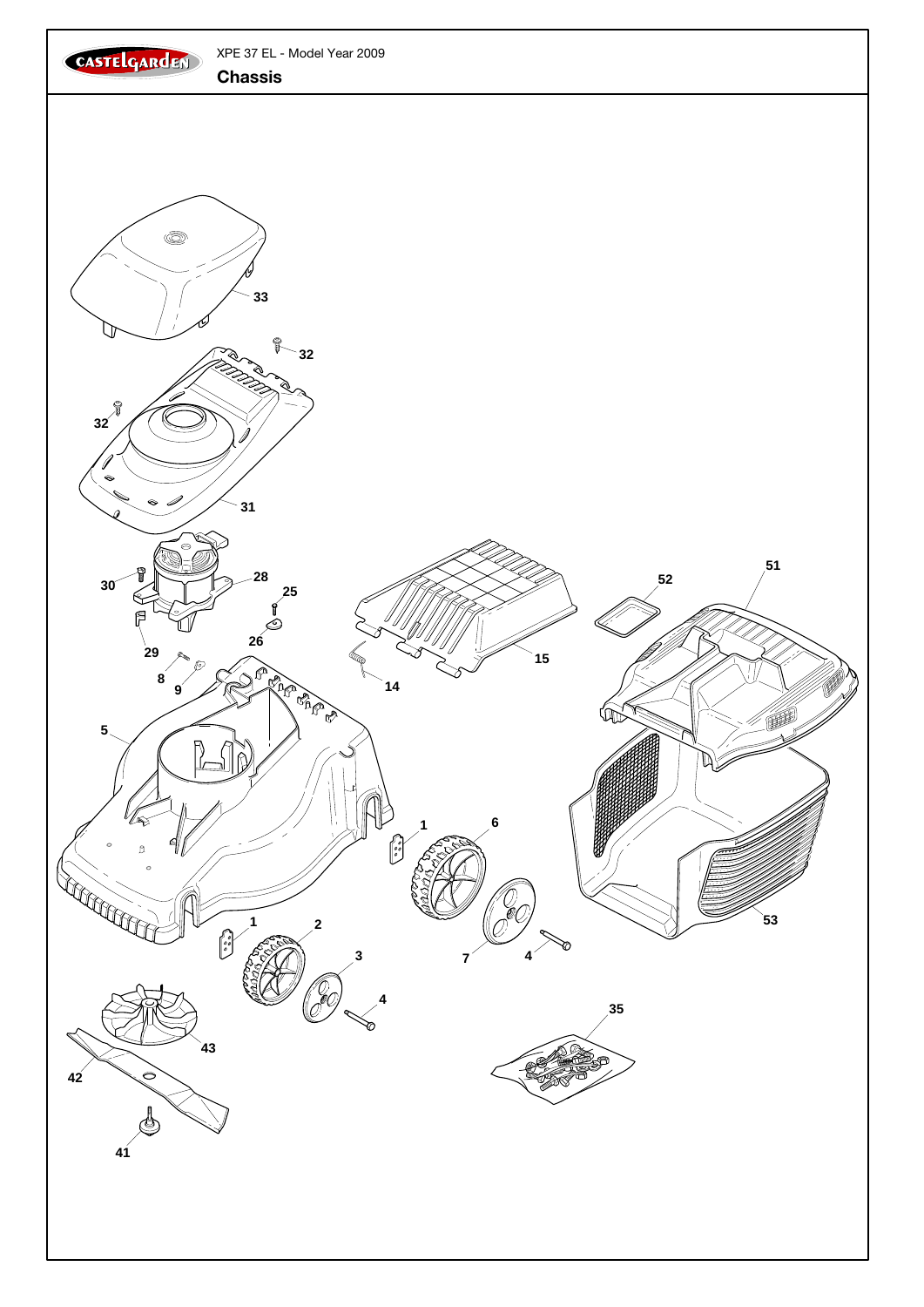|                | CASTELGARDEN |                | XPE 37 EL - Model Year 2009 |                |
|----------------|--------------|----------------|-----------------------------|----------------|
|                |              |                | <b>Chassis</b>              |                |
| Pos.           | Part no.     | Q.ty           | <b>Description</b>          | <b>Remarks</b> |
| 1              | 322785162/1  | 4              | Support, Wheel              |                |
| 2              | 22686089/0   | $\overline{c}$ | Wheel Ř 130                 |                |
| 3              | 22110422/0   | $\overline{2}$ | Hub Cap White               |                |
| 3              | 22110424/0   | $\overline{c}$ | Hub Cap Red                 |                |
| 3              | 22110426/0   | 2              | Hub Cap Yellow              |                |
| 4              | 22524339/0   | $\overline{4}$ | Pin                         |                |
| 5              | 81003535/0   | 1              | Deck Red                    |                |
| 6              | 22686090/0   | $\overline{c}$ | Wheel Ř 160                 |                |
| 7              | 22110423/0   | $\overline{c}$ | Hub Cap White               |                |
| 7              | 22110425/0   | 2              | Hub Cap Red                 |                |
| $\overline{7}$ | 22110427/0   | 2              | Hub Cap Yellow              |                |
| 8              | 12728450/0   | 2              | Screw                       |                |
| 9              | 22545135/0   | $\overline{c}$ | Plate                       |                |
| 14             | 22450435/0   | 1              | Spring                      |                |
| 15             | 22600123/0   | $\mathbf{1}$   | Protection                  |                |
| 22             | 22192000/1   | 1              | Clamp                       |                |
| 25             | 12728099/1   | 1              | Screw                       |                |
| 26             | 22680010/0   | 1              | Washer                      |                |
| 28             | 18563648/0   | 1              | Motor                       | (Leo 230-240V) |
| 29             | 22167700/0   | 4              | Spacer                      |                |
| 30             | 12735410/0   | $\overline{4}$ | Screw                       |                |
| 31             | 22785154/0   | 1              | Support, Cover              |                |
| 32             | 12728700/0   | 3              | Screw                       |                |
| 33             | 22055092/0   | 1              | Cover                       |                |
| 35             | 81008678/0   | 1              | Outfit, Screws              |                |
| 41             | 81004352/0   | 1              | Screw                       |                |
| 42             | 81004127/0   | 1              | <b>Blade</b>                |                |
| 43             | 22465602/0   | 1              | Hub Fan                     |                |